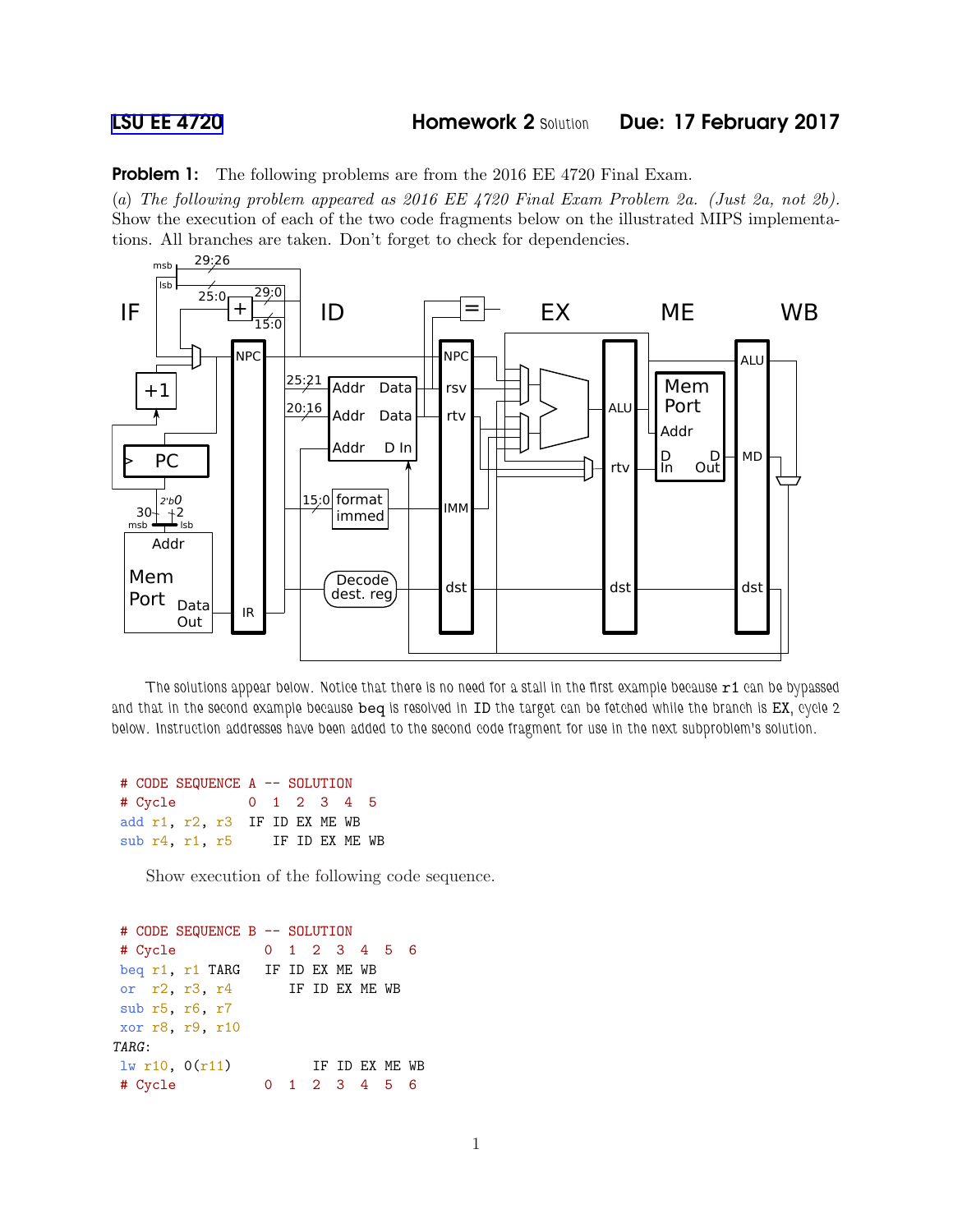(*b*) For each of the two code sequences above label each used wire on the diagram below with: the cycle number, the instruction, and if appropriate a register number or immediate value. For example, the register file input connected to ID. IR bits  $25:21$  should be labeled  $|1:$  add,  $=2$  because in cycle 1 the add instruction is using that register file input to retrieve register  $\overline{r2}$ . See the illustration below. Only label wires that are used in the execution of an instruction. For example, there should not be a label  $|2: \text{sub}, =1|$  because the value of  $r1$  will be bypassed. Instead, label the bypass path that is used. Pay particular attention to wires carrying branch information and to bypass paths. Look through old homeworks and exams to find similar problems.

The solutions appear on the next page. For clarity, some paths are highlighted with the same color as the instruction that uses the path.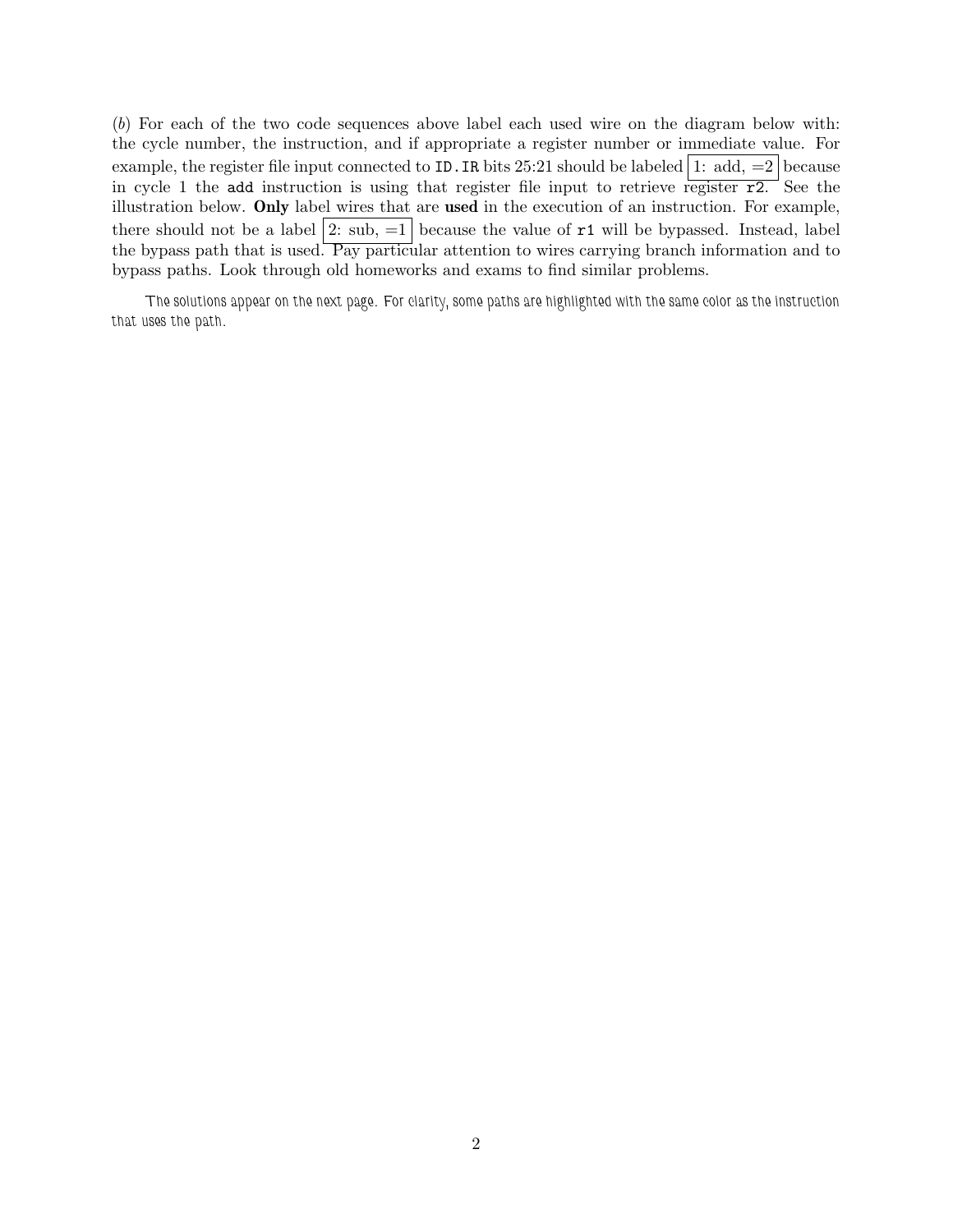

Solution For Code Sequence B: